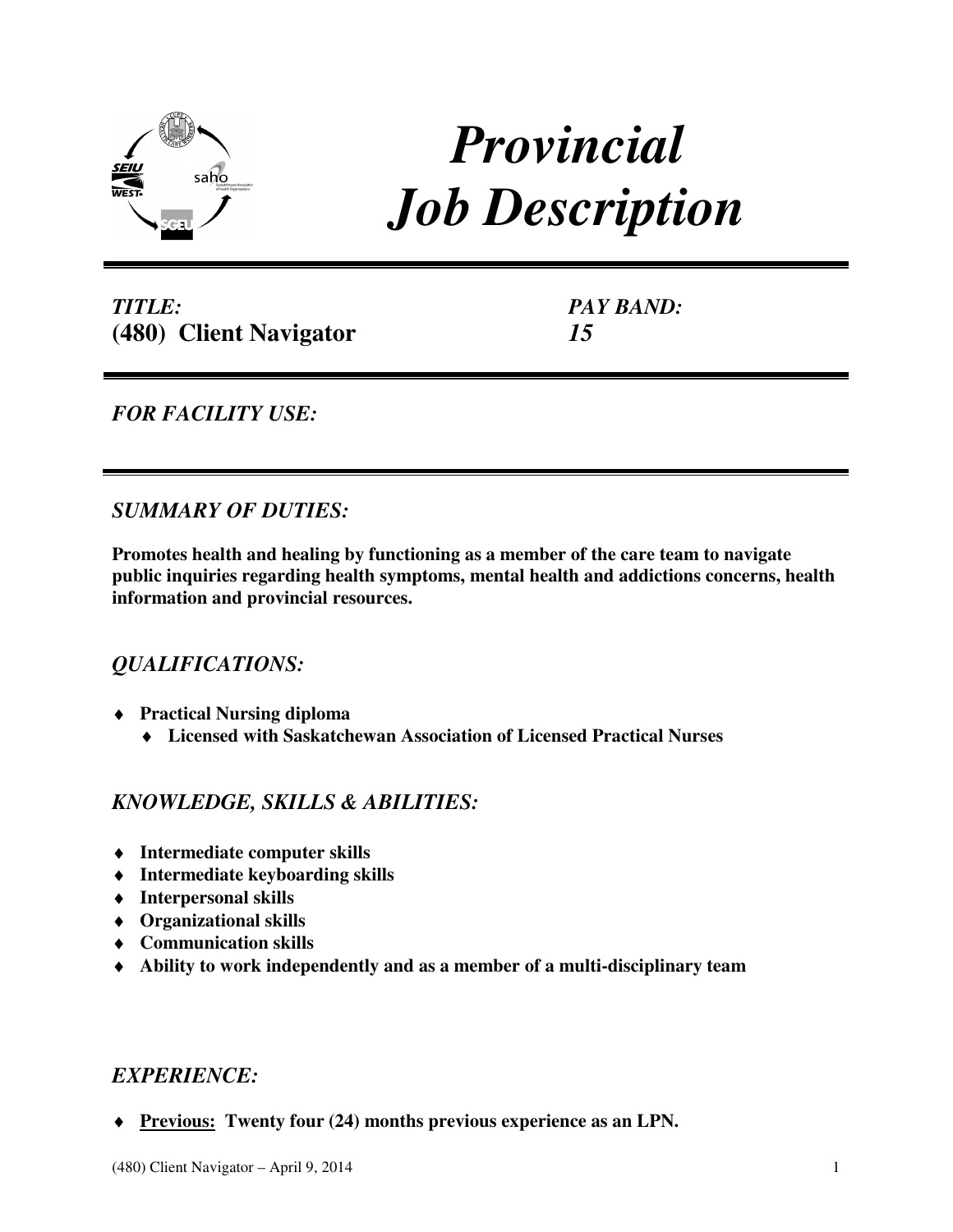## *KEY ACTIVITIES:*

## **A. Coordinate and Assessment**

- ♦ **Applies critical thinking and clinical judgement in health assessments.**
- ♦ **Conducts screening and assessment to all healthcare inquiries including screening of emergency, suicide, symptom based, mental health and addictions calls.**
- ♦ **Applies critical thinking and clinical judgement in assessment of the caller concerns.**
- ♦ **Provides patient with health related information or navigates the caller to the appropriate member of the HealthLine team.**
- ♦ **Obtains information from the caller, such as the nature of the concern and caller demographic information.**
- ♦ **Identifies available health information options, matching client need and services in accordance with established procedures.**
- ♦ **Provides service and referral information regarding provincial programs, access to facilities, programs and professionals.**
- ♦ **Documents accurate and up-to-date information in the electronic client record.**
- ♦ **Refers clients to other agencies and services as required.**
- ♦ **Registers clients for outbound call programs. Confirms, verifies and enters client demographics and care plans in the provincial decision support system.**
- ♦ **Facilitates effective communication between the caller and the HealthLine team.**

### **B. Information System Maintenance**

- ♦ **Conducts various Quality Assurance audits.**
- ♦ **Communicates directly with a variety of support agencies to update information in the provincial decision support system.**
- ♦ **Documents the encounter accurately in the provincial decision support system according to established procedures.**
- ♦ **Enters or searches for demographic data in provincial data repositories.**
- ♦ **Enters and/or updates data as appropriate, checks information entered for accuracy, locates errors and/or omissions and corrects as required in accordance with standard procedures.**